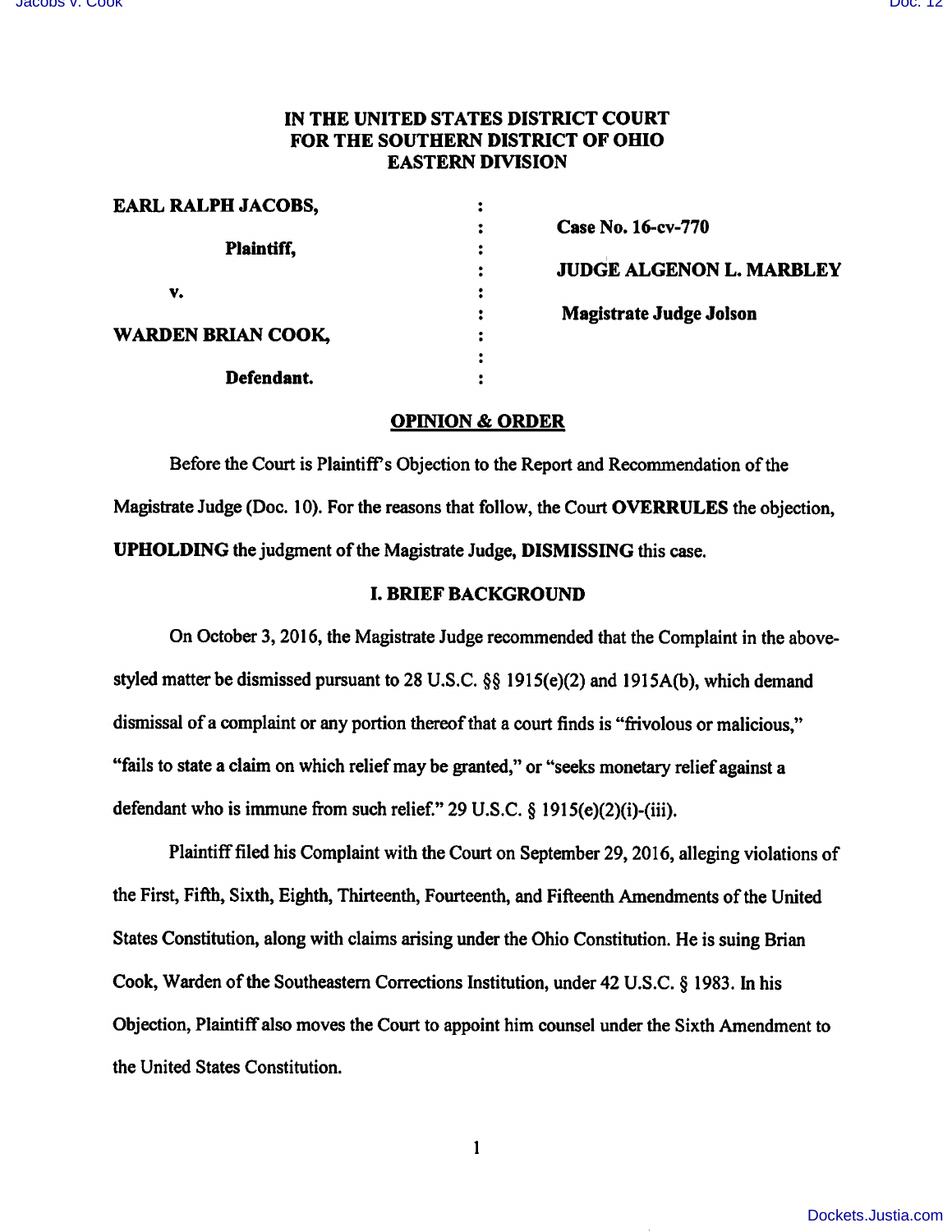#### II. DISCUSSION

As the Magistrate Judge laid out in its Report and Recommendation, a plaintiff may bring a suit against a state actor for personal liability if the defendant, acting under the color of law, deprived the plaintiff of a federal right. Kentucky v. Graham, 473 U.S. 159, 165-66 (1985). A plaintiff may bring an action for liability in such a defendant's official capacity if the plaintiff successfully proves that the entity's "policy or custom'... played a part" in the defendant's violation of the federal law. Id. (citing Monell v. Dep't of Soc. Servs., 436 U.S. 658, 694 (1978)).

The Magistrate Judge recommends dismissal for three reasons: (1) Plaintiff does not provide satisfactory allegations regarding any of the violations he alleges;  $(2)$  much of the complaint concerns wrongful detention, which may not proceed under 42 U.S.C. § 1983 unless and until Plaintiff's underlying conviction has been "reversed on direct appeal, expunged by executive order, declared invalid by a state tribunal, or have otherwise been called into question by a federal court's issuance of a writ of habeas corpus." Lanier v. Bryant, 332 F.3d 999, 1005-06 (6th Cir. 2003) (citing Heck v. Humphrey, 512 U.S. 477 (1994)); and (3) the allegations concem activity that took place well before the two-year window during which, after the constitutional violations had occurred. Plaintiff may bring a suit under § 1983 in Ohio. Browning V. Pendleton, 869 F.2d 989,990 (6th Cir. 1989).

Plaintiff makes several arguments, only one of which is on point. The pertinent argument is that the Court cannot hold him to the same stringent standard as a trained lawyer. See Haines V. Kerner, 404 U.S. 519, 520 (1972). This is true yet unpersuasive, because the Magistrate Judge's Report and Recommendation acknowledged as much, {seeDoc. 10 at 2), and this Court on review finds nothing amiss with the Magistrate Judge's application of that standard. Plaintiffs remaining arguments are unintelligible or outlandish, and they include what seems to

 $\overline{2}$